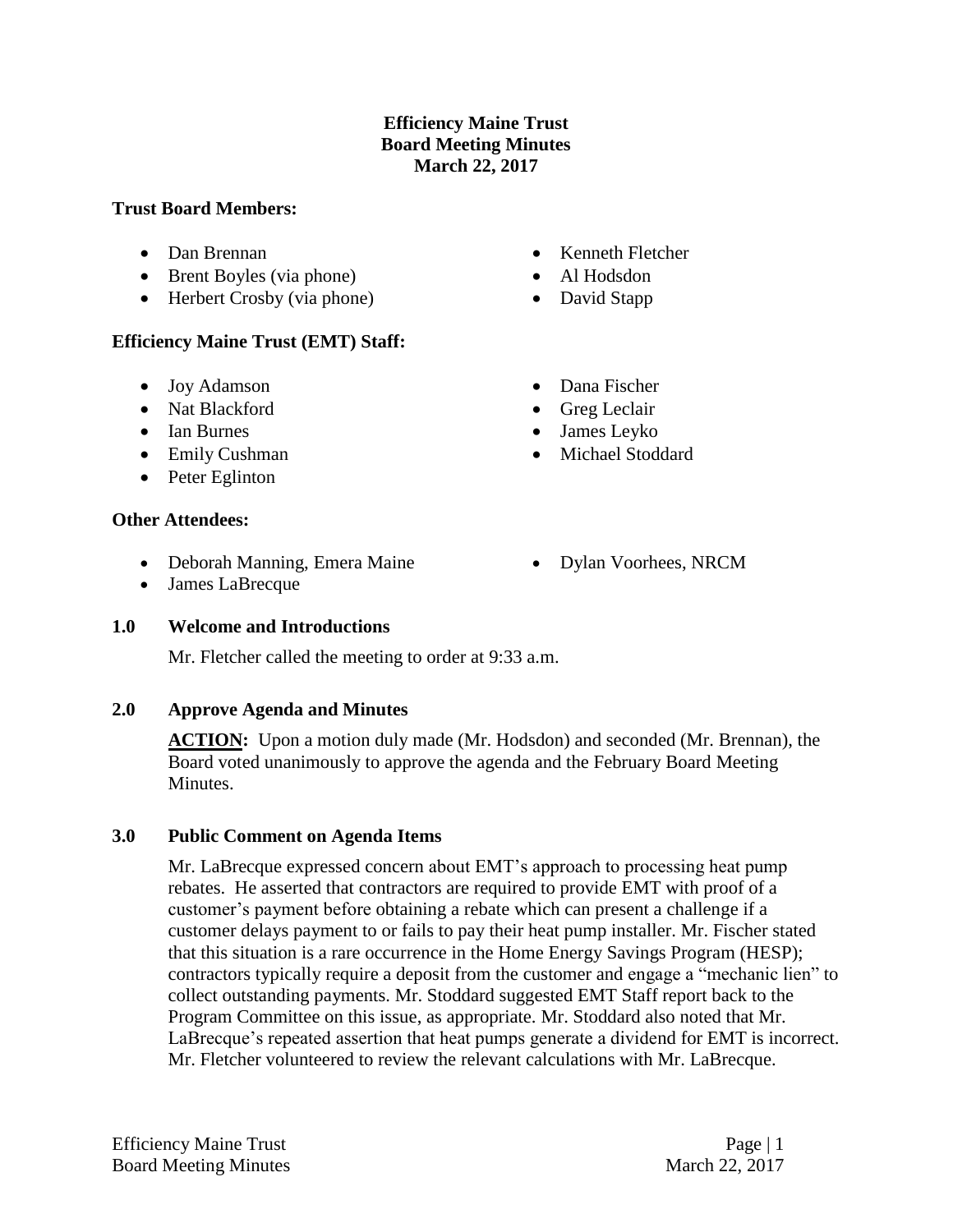Mr. Voorhees spoke to the uncertainty surrounding certain portions of EMT's budget. First, Regional Greenhouse Gas Initiative (RGGI) revenues are drastically lower than expected. Second, current federal budget proposals would eliminate funding for the Low-Income Heating Assistance Program (LIHEAP) and the Weatherization Assistance Program, which could affect EMT's Low-Income Home Energy Savings Program (LIHESP). He noted the value of maintaining stability in the marketplace. Mr. Voorhees also urged the Board to seek formal guidance from the Legislature regarding incentives for efficiency projects that may be proposed in recreational cannabis operations.

# **4.0 Executive Director's Report**

Mr. Stoddard summarized the Executive Director's Report. Following are items highlighted during his presentation:

- Mr. Stoddard highlighted recent improvements in Call Center management. EMT Staff have established strict protocols to ensure that operators cite current information (vetted scripts and web-based material) and avoid improvisation. He reported that EMT Staff conduct periodic reviews of call recordings to identify areas for improvement. Mr. Stapp noted that his colleague recently placed a call to inquire about combined heat and power (CHP) incentives, and the operator was unable to help him. Mr. Stoddard said EMT Staff would follow up immediately to ensure the operators are informed; program-specific inquiries are generally forwarded to the appropriate technical delivery team.
- Mr. Stoddard pointed to recent press involving EMT. When asked to explain his refusal to sign the State's FY2017 Supplemental Budget, the Governor cited the budget's increase in funding for EMT. The coverage implied that the Governor made this comment out of concern for Maine's high electricity costs. Mr. Stoddard clarified that this increase reflects the revised natural gas assessment established by the Public Utilities Commission (PUC) after several months of deliberation, and has no impact on electricity rates.
- Activity is ramping up in the Legislature's Energy, Utilities and Technology (EUT) Committee. Mr. Stoddard recently provided a briefing on the status of RGGI revenues and the implications for EMT programs. He now expects to see discussion surrounding potential solutions begin in earnest. EMT also provided testimony on a bill that codifies a permanent exemption from the natural gas assessment for "large volume users." EMT Staff will continue to track the bill in the coming weeks.
- Mr. Stoddard stated that he submitted written testimony to the Legislature's Marijuana Legalization Implementation Committee regarding the potential impact of the commercial growing of cannabis on Maine's electric grid as well as opportunities for energy efficiency to mitigate that impact. The letter sought guidance from the Legislature on whether and how EMT could offer incentives to this industry. It also noted that EMT is available to work with policymakers to explore other alternatives – such as building energy code or permitting requirements – that could help ensure that new growing facilities are as efficient as possible.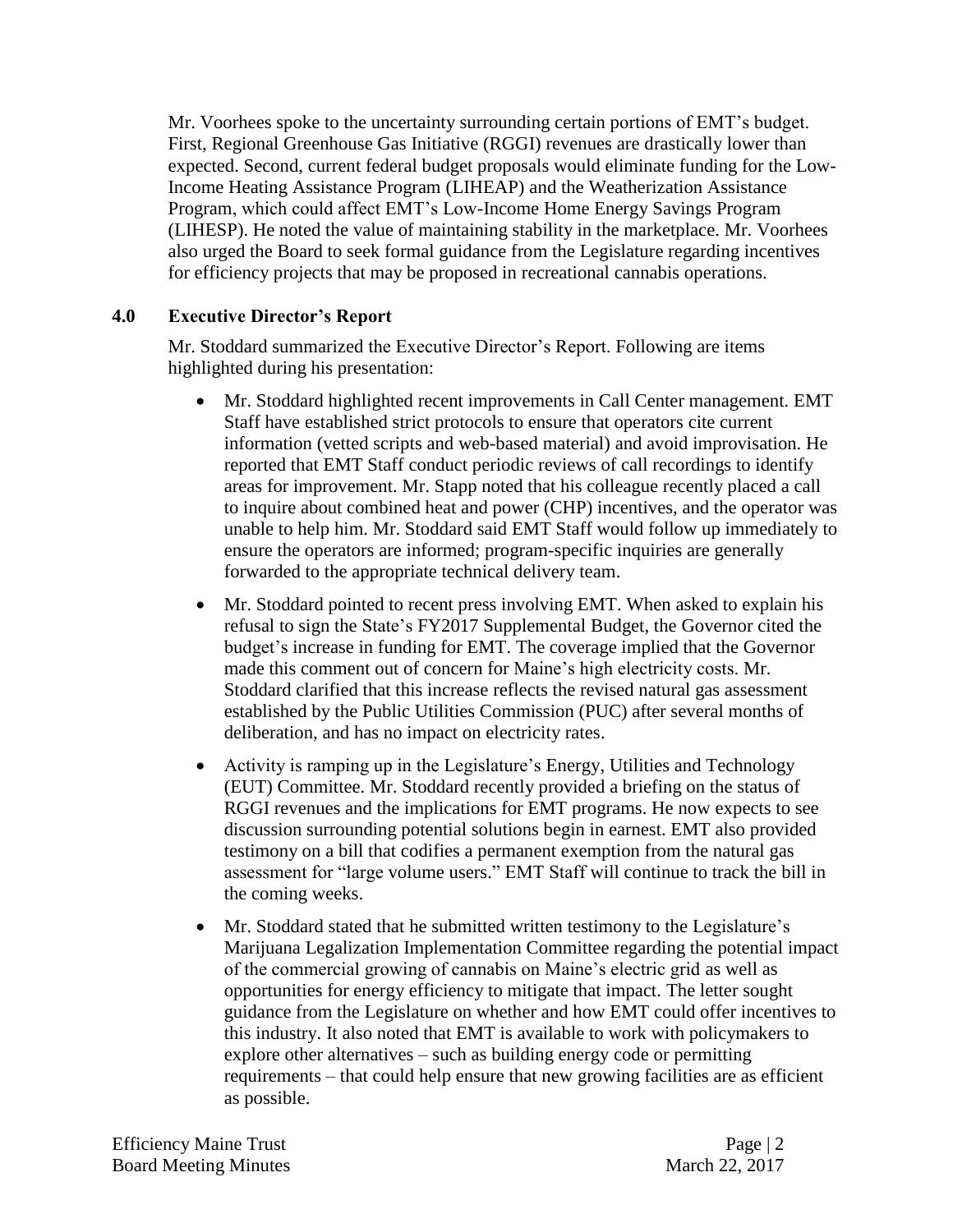- Mr. Stoddard stressed that the Commercial and Industrial (C&I) Custom Program will not approve incentives to commercial growing operations for recreational cannabis until EMT receives further guidance from either the Board or the Legislature. He noted, however, that the C&I Prescriptive Program cannot reasonably provide this same level of project screening. Mr. Stoddard further distinguished between recreational and medical cannabis industry projects. It is the Staff's understanding that licensed medical cannabis operations are legal in Maine and will not be subject to enforcement actions by the federal government. He noted that federal law (specifically the Rohrabacher-Farr amendment) prohibits the Justice Department from spending funds to interfere with the implementation of state *medical* cannabis laws. Mr. Brennan stated that there is a notable difference between an instruction not to enforce and fundamental legality. Mr. Stapp echoed this sentiment, arguing that EMT should not be involved with anything that is at odds with federal law. Furthermore, the Rohrabacher-Farr amendment must be renewed annually to remain in effect, so future applicability is uncertain. Mr. Fletcher stated that he is more concerned with incentives for recreational operations; he indicated that medical cannabis operations should be treated like any other customer. Nevertheless, he advised against targeted outreach efforts and encouraged EMT to remain neutral. Mr. Stoddard said EMT would continue to seek guidance on this issue and report back to the Board. He stressed that EMT Staff is eager to solidify a principled approach that balances the Board's concerns with the statutory mandate to harvest all energy efficiency that is cost-effective, achievable, and reliable.
- Mr. Stoddard highlighted the portion of the report that summarizes the Program Committee's recent discussion on CHP. Moving forward, EMT will calculate two cost-effectiveness tests for these projects: 1) the Total Resource Cost (TRC) test and 2) the Participant Cost test. The TRC calculation remains unchanged, continuing to apply the methodology and assumptions approved for use in Triennial Plan III. The Participant Cost test includes such variables as operations and maintenance costs and the retail cost of electricity, and provides important information to the customer to help them determine whether a project is worth pursuing. Mr. Crosby requested a copy of the Participant Cost test calculations for the next project to come through the program.

### **5.0 Committee Report**

### **(a) Finance Committee**

### **i. REPORT on Monthly Revenues and Expenditures Report**

Mr. Leclair briefed the Board on revenues to date. He noted that the third RGGI auction was held on March 18, generating \$1.55 million in revenue. This is roughly \$10,000 short of EMT's current forecast. Highlights of expenditure activity is covered in the Executive Director's Report.

### **ii. REPORT on Proposed FY2018 Budget Process**

Mr. Eglinton provided an overview of the FY2018 budget development process. The proposal envisions three opportunities for the Board to weigh in on budget